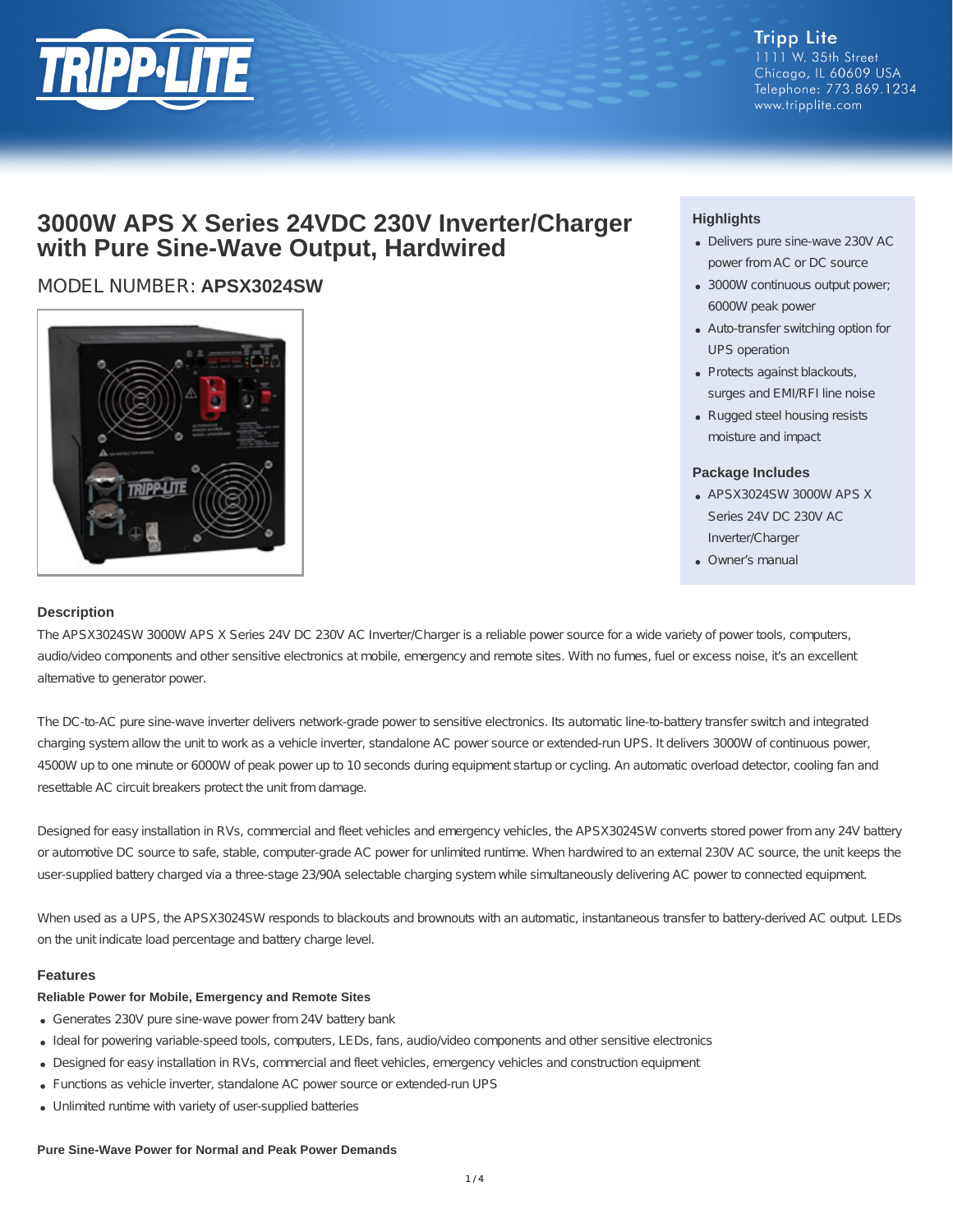

- 3000W of continuous power
- 4500W of reserve power up to 1 min.
- 6000W of peak power up to 10 sec. to accommodate surge power demands during equipment startup and cycling
- Automatic overload detector, built-in cooling fan and resettable AC circuit breakers protect unit from damage
- High-current DC input terminals for simple hardwired installation

#### **Automatic Voltage Regulation**

Corrects brownouts and overvoltages without using battery power during battery charging and UPS standby modes

#### **Automatic Transfer Switching**

- Transfer relay switches to inverter power during blackout in 20 ms
- 3-position switch enables Auto, Charge Only or System Off mode

#### **3-Stage 23/90A Selectable Battery Charger**

- Serves as battery charger when external 230V AC power is supplied and powering connected equipment
- Protects battery from overcharging and overdischarging
- Low-battery protection prevents excessive battery depletion
- DIP switches configure wet/gel charging profiles

#### **External Ports**

- Battery temperature port allows connection of optional battery temperature sensor
- RJ45 communication port allows connection of optional remote control module, such as Tripp Lite's [APSRM4](http://www.tripplite.com/Remote-Control-Module-Tripp-Lite-PowerVerter-Inverters-Inverter-Chargers~APSRM4)

#### **Front-Panel LEDs**

• Indicate load percentage and battery charge level

#### **Rugged Steel Housing**

- Resists moisture, vibration, impact and high-humidity environments
- Built-in mounting feet for installation on any rigid horizontal surface

# **Specifications**

| <b>OUTPUT</b>                          |                               |  |
|----------------------------------------|-------------------------------|--|
| Nominal Output Voltage(s)<br>Supported | 230V                          |  |
| <b>Frequency Compatibility</b>         | 50 / 60 Hz                    |  |
| <b>Frequency Compatibility Details</b> | 50 or 60 Hz (user-selectable) |  |
| <b>Output Receptacles</b>              | Hardwire                      |  |
| Output (Watts)                         | 3000                          |  |
| Continuous Output Capacity (Watts)     | 3000                          |  |
| Peak Output Capacity (Watts)           | 6000                          |  |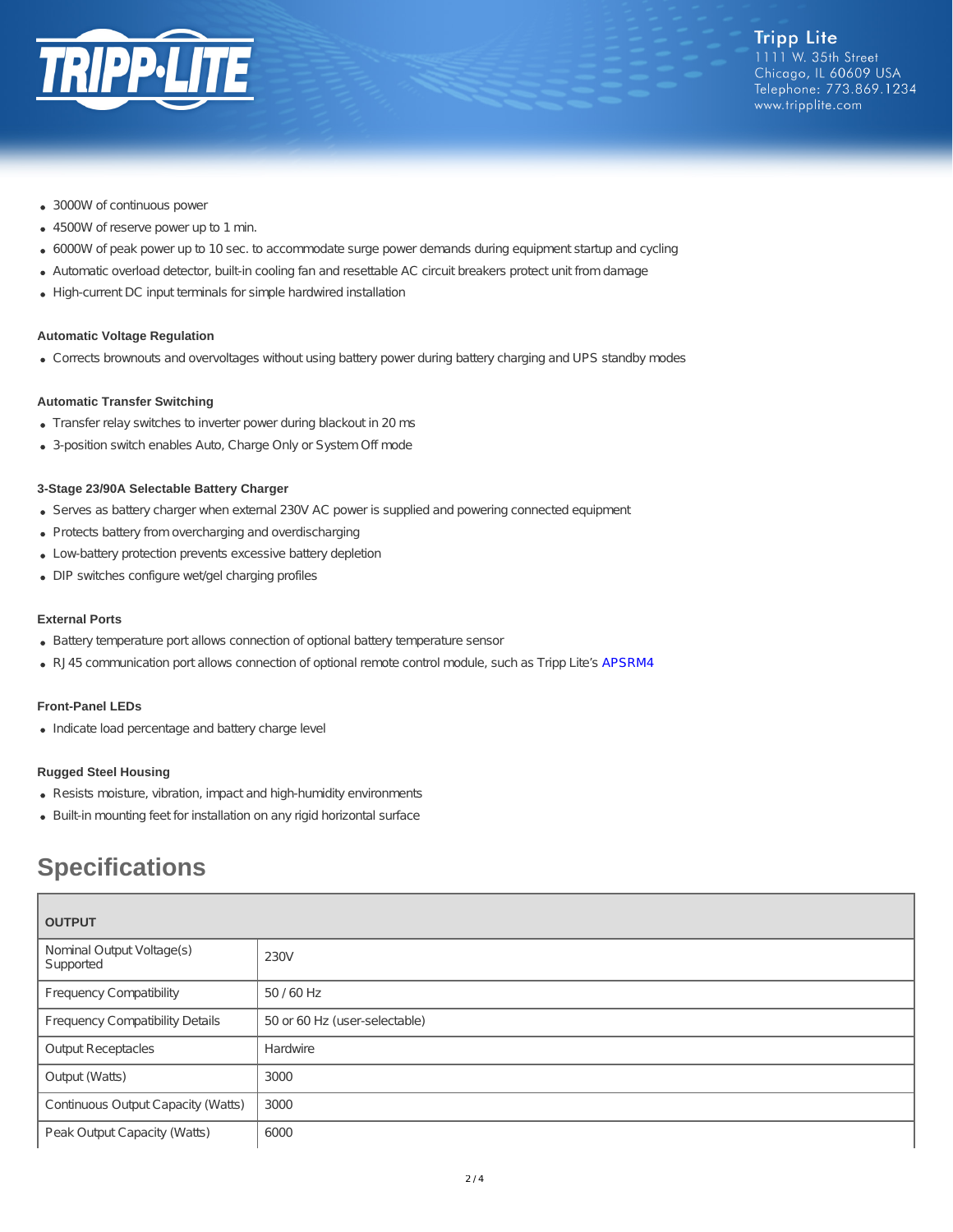

| <b>Output Voltage Regulation</b>             | LINE POWER (AC): Maintains 230V nominal sine wave output from line power source. INVERTER POWER (AC):<br>Maintains sine wave output voltage of 230 VAC (+/-5%).                                                                                                       |  |
|----------------------------------------------|-----------------------------------------------------------------------------------------------------------------------------------------------------------------------------------------------------------------------------------------------------------------------|--|
| <b>Output Frequency Regulation</b>           | 50/60 Hz (+/- 0.3 Hz)                                                                                                                                                                                                                                                 |  |
|                                              |                                                                                                                                                                                                                                                                       |  |
| <b>INPUT</b>                                 |                                                                                                                                                                                                                                                                       |  |
| Nominal Input Voltage(s) Supported           | <b>230V AC</b>                                                                                                                                                                                                                                                        |  |
| <b>Recommended Electrical Service</b>        | DC INPUT: Requires 24VDC input source capable of delivering 145A for the required duration (when used at full<br>continuous capacity - DC requirements increase during OverPower and DoubleBoost operation).                                                          |  |
| Maximum Input Amps                           | 28                                                                                                                                                                                                                                                                    |  |
| Input Connection Type                        | DC INPUT: Set of DC bolt-down terminals. AC INPUT: Hardwire via built in terminal strip with cover plate                                                                                                                                                              |  |
| Voltage Compatibility (VAC)                  | 230                                                                                                                                                                                                                                                                   |  |
| Voltage Compatibility (VDC)                  | 24                                                                                                                                                                                                                                                                    |  |
| <b>BATTERY</b>                               |                                                                                                                                                                                                                                                                       |  |
| <b>Expandable Battery Runtime</b>            | Runtime is expandable with any number of user supplied wet or gel type batteries                                                                                                                                                                                      |  |
| DC System Voltage (VDC)                      | 24                                                                                                                                                                                                                                                                    |  |
| Battery Pack Accessory (Optional)            | 98-121 sealed lead acid battery (optional)                                                                                                                                                                                                                            |  |
| <b>Battery Charge</b>                        | Selectable 23 / 90 amp                                                                                                                                                                                                                                                |  |
| <b>Expandable Runtime</b>                    | Yes                                                                                                                                                                                                                                                                   |  |
| <b>VOLTAGE REGULATION</b>                    |                                                                                                                                                                                                                                                                       |  |
| Voltage Regulation Description               | Includes automatic voltage regulation to correct brownouts and overvoltages back to usable levels                                                                                                                                                                     |  |
| Overvoltage Correction                       | Overvoltages are automatically reduced by 10%                                                                                                                                                                                                                         |  |
| <b>Brownout Correction</b>                   | Brownouts are automatically boosted by 10% and 20%                                                                                                                                                                                                                    |  |
|                                              |                                                                                                                                                                                                                                                                       |  |
| <b>USER INTERFACE, ALERTS &amp; CONTROLS</b> |                                                                                                                                                                                                                                                                       |  |
| <b>Front Panel LEDs</b>                      | Set of 6 LEDs offer continuous status information on load percentage (6 levels reported) and battery charge level (7<br>levels reported). See manual for sequences.                                                                                                   |  |
| Switches                                     | 3 position on/off/remote switch enables simple on/off power control plus "auto/remote" setting that enables distant<br>on/off control of the inverter system when used in conjunction with optional APSRM4 accessory when used in<br>inverter mode. In AC uninterrupt |  |
| <b>PHYSICAL</b>                              |                                                                                                                                                                                                                                                                       |  |
| Shipping Dimensions (hwd / in.)              | 20.080 x 18.430 x 22.520                                                                                                                                                                                                                                              |  |
| Shipping Dimensions (hwd / cm)               | 51.00x46.81 x 57.20                                                                                                                                                                                                                                                   |  |
| Shipping Weight (lbs.)                       | 87                                                                                                                                                                                                                                                                    |  |
| Shipping Weight (kg)                         | 39.46                                                                                                                                                                                                                                                                 |  |
| Unit Dimensions (hwd / in.)                  | 10.08 x 8.90 x 12.40                                                                                                                                                                                                                                                  |  |